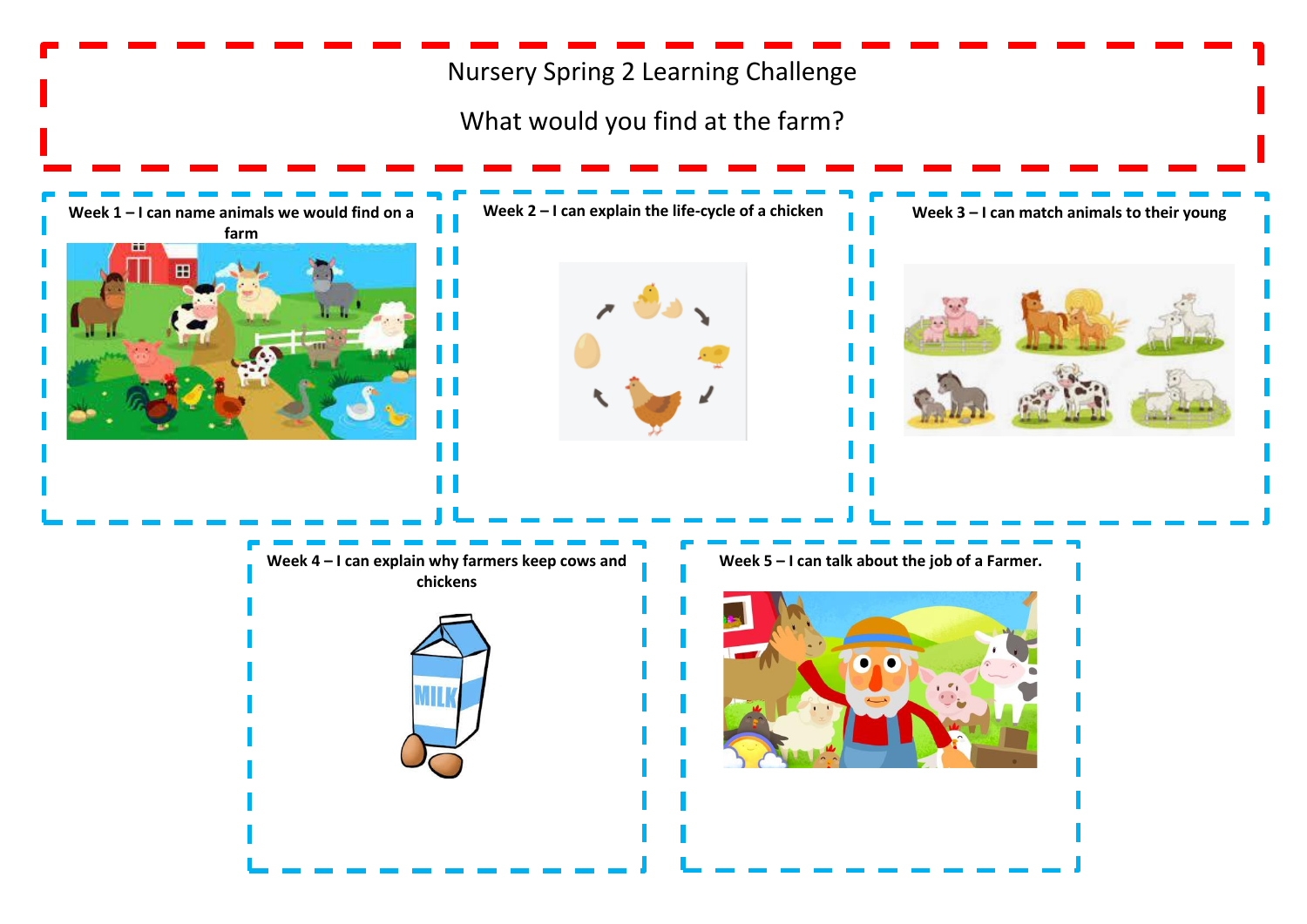Learning Challenge – Weekly Texts

What would you find at the farm?